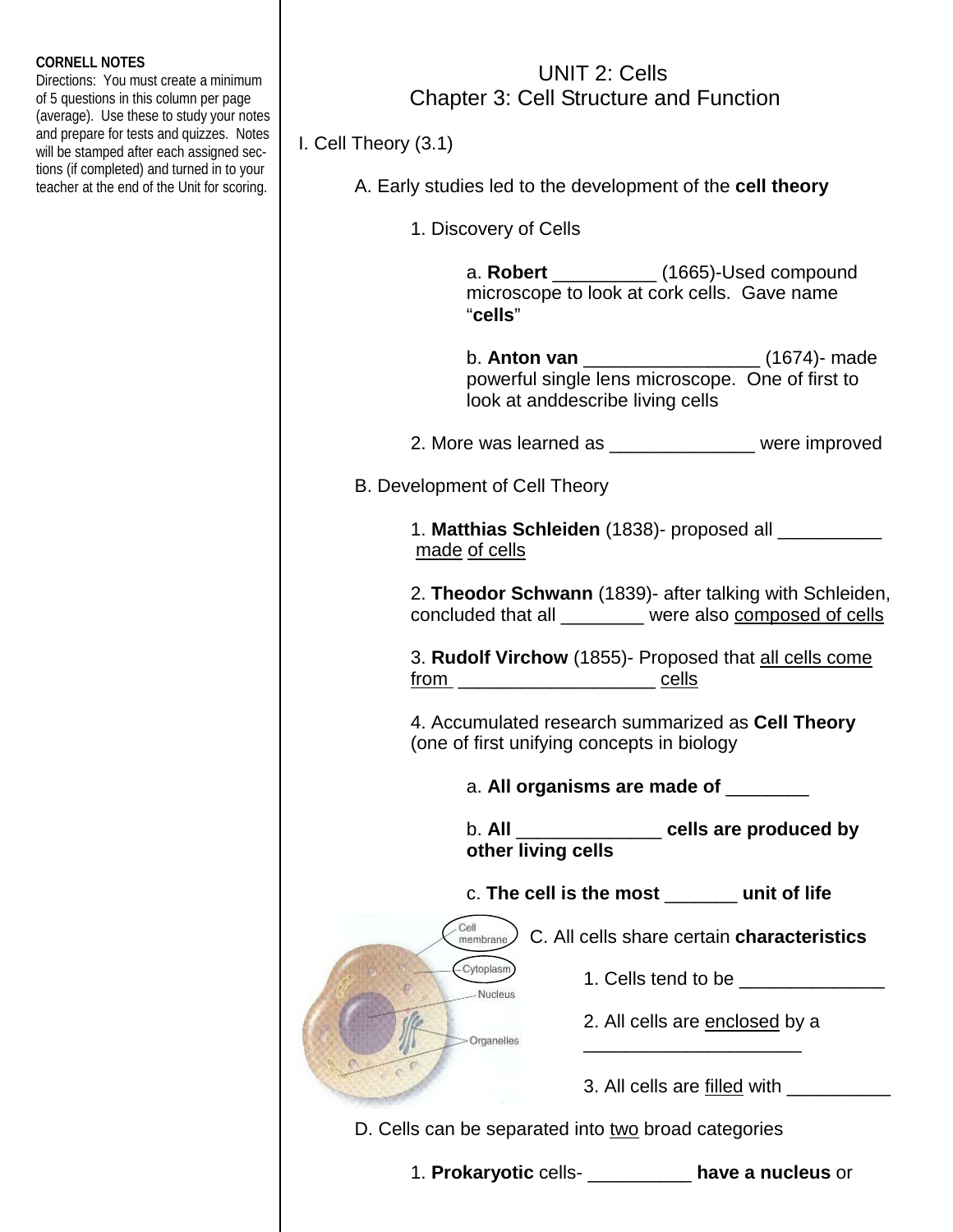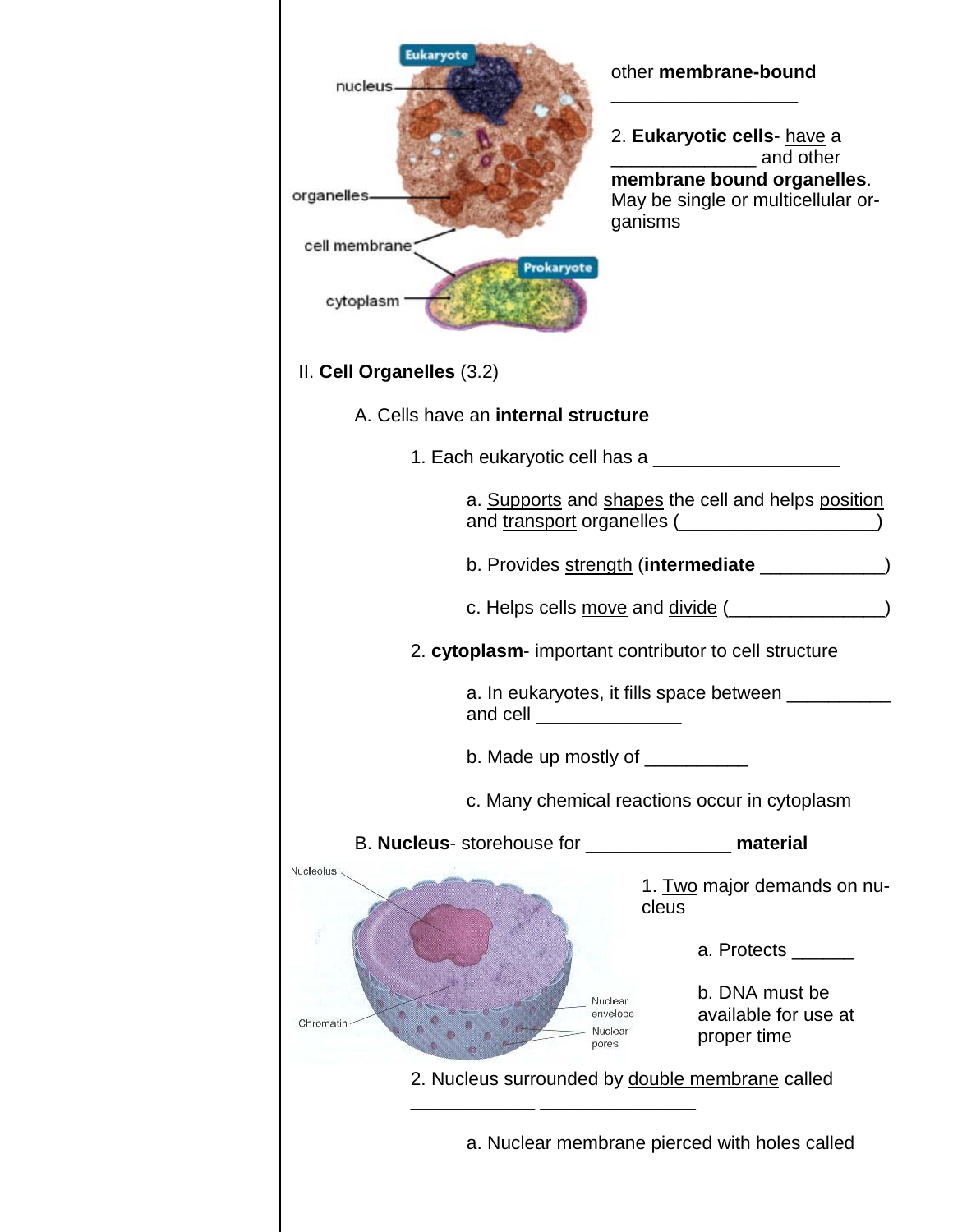| b. Allows large molecules to pass between nucleus<br>and cytoplasm                         |
|--------------------------------------------------------------------------------------------|
| 3. Contains ________________________- makes ribosomes                                      |
| C. Enodplasmic Reticulum (ER)                                                              |
| 1. Interconnected network of thin folded<br>membranes                                      |
| 2. ____________ and ________ are produced in ER                                            |
| 3. Two types of Endoplasmic Reticulum                                                      |
| a. Rough ER- studded with<br>___________________- makes proteins and lipids                |
| b. Smooth ER- ribosomes on surface. Makes<br>lipids and helps break down drugs and alcohol |
| D. Ribosomes -composed of ______ and _______________                                       |
| 1. Site of ________________ production                                                     |
| 2. Some bound to Rough ER and others suspended in<br>cytoplasm                             |
| E. Golgi Apparatus- cells "post office"                                                    |
| 1. Closely layered stacks of membrane-enclosed<br>spaces                                   |
| 2. ________________________ proteins (some stored for later use)                           |
|                                                                                            |
| F. __________________________- stores separate reactants for various<br>chemical reactions |
| 1. Membrane bound sacs                                                                     |
| 2. __________________ materials from place to place (or for<br>secretion)                  |
| 3. Generally short lived and formed and recycled as<br>needed                              |
|                                                                                            |

C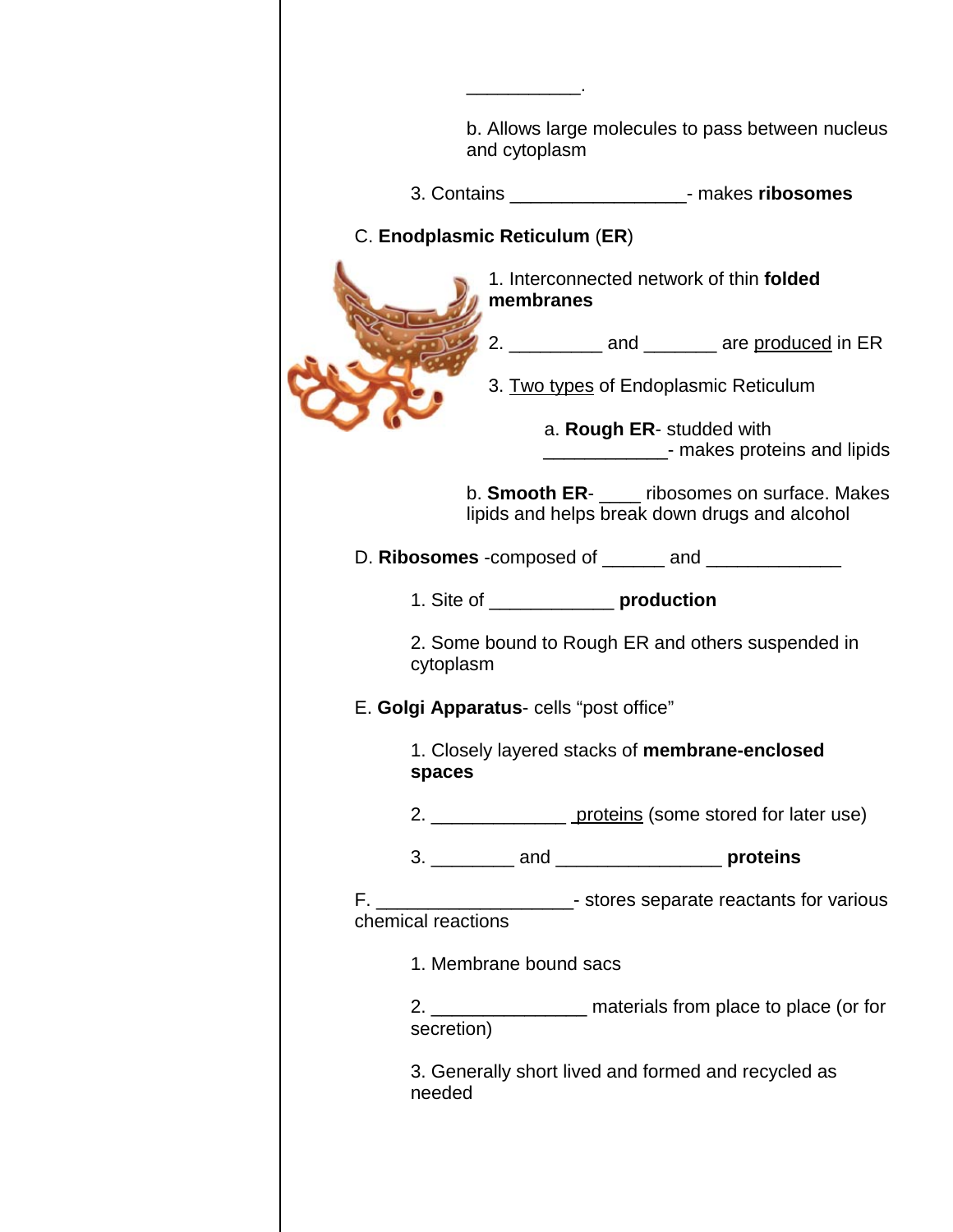|               |                                                     | 1. Supply __________________ to cell                                                                                       |    |
|---------------|-----------------------------------------------------|----------------------------------------------------------------------------------------------------------------------------|----|
| er membrane - |                                                     | 2. Bean-shaped with _______ membranes                                                                                      |    |
|               | membrane                                            | 3. Series of chemical reactions inside<br>folded inner folds converts _________ into<br>usable __________________ for cell |    |
|               |                                                     | 4. Thought to have been originally free-living prokaryote                                                                  |    |
|               |                                                     | H. _______________________- fluid-filled storage sac                                                                       |    |
|               | enzymes.                                            | 1. Stores water, food molecules, inorganic ions, and                                                                       |    |
|               |                                                     | 2. Plants contain large, ________________ vacuole                                                                          |    |
|               |                                                     | a. Takes up most of space in plant cell                                                                                    |    |
|               |                                                     | b. Filled with _____________ and strengthens the<br>cell and helps to _______________________ plant                        |    |
|               |                                                     | 3. Animal cells contain many ___________ vacuoles                                                                          |    |
|               | I. Lysosome- "suicide sacs"                         |                                                                                                                            |    |
|               |                                                     | a. membrane organelle containing _______________                                                                           |    |
|               |                                                     | b. Defend cell from invading $\frac{1}{\sqrt{1-\frac{1}{2}}}\$ and $\frac{1}{\sqrt{1-\frac{1}{2}}}\$                       |    |
|               |                                                     |                                                                                                                            |    |
|               |                                                     | d. Not found in _____________ cells                                                                                        |    |
|               | J. Centrosome and Centrioles                        |                                                                                                                            |    |
|               | <b>Centriole Structure</b><br><b>Centriole Pair</b> | 1. Small region of cytoplasm that pro-<br>duces _______________________.                                                   |    |
|               |                                                     | 2. In animal cells, contains two small<br>structures called ___________________.                                           |    |
|               | Microtubule<br><b>Triplet</b><br>Figure 1           | a. cylinder-shaped organelles<br>made of short microtubules.                                                               |    |
|               |                                                     | b. Help in cell _____________<br>animalcells                                                                               | in |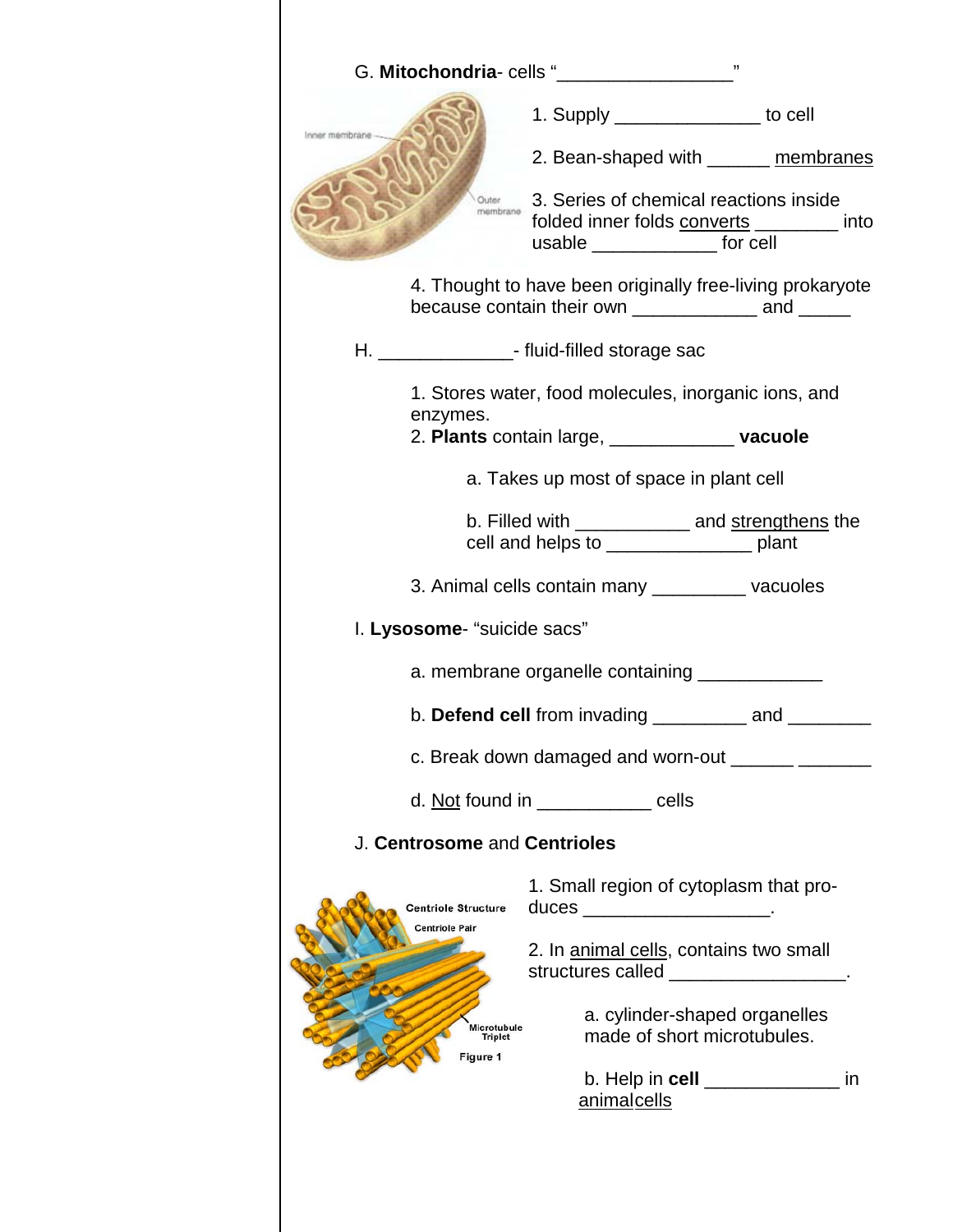|                                                                                  | c. Form ___________ and ________________                                                                                                                                                                                                                         |  |
|----------------------------------------------------------------------------------|------------------------------------------------------------------------------------------------------------------------------------------------------------------------------------------------------------------------------------------------------------------|--|
|                                                                                  | K. Cell Walls- found in plants, algae, fungi, and most bacteria                                                                                                                                                                                                  |  |
|                                                                                  | 1. Strong rigid layer that ______________ cell membrane                                                                                                                                                                                                          |  |
|                                                                                  | 2. Provides <b>protection</b> , support, and __________ to cell                                                                                                                                                                                                  |  |
|                                                                                  | 3. Cell wall composition varies (plants- cellulose,<br>fungi-chitin, bacteria-peptidoglycan)                                                                                                                                                                     |  |
|                                                                                  |                                                                                                                                                                                                                                                                  |  |
| Envelope<br>mombranos.<br>Photosynthetic<br>membranes                            | 1. Highly compartmentalized organelle<br>with outer and inner membranes.                                                                                                                                                                                         |  |
|                                                                                  | 2. Contain _______________(disc-shaped<br>sacs) with light-absorbing chlorophyll<br>for photosynthesis. (give plants green<br>color)                                                                                                                             |  |
|                                                                                  | 3. Also thought to be free-living pro-<br>karyote originally because also contain<br>own ________________________ and ________                                                                                                                                   |  |
| III. Cell Membrane (3.3)                                                         |                                                                                                                                                                                                                                                                  |  |
| outside<br>inside<br>ne molecules can cross the membrane<br>while others cannot. | A. Forms _______________ between cell<br>and outside environment.<br>B. Controls passage of materials into<br>and out of cell. Is _____________<br>____________________________(allows some<br>things but not others) Helps to maintain<br>the cells homeostasis |  |
|                                                                                  | C. Consists of <b>double layer</b> of ___________________ interspersed<br>with other molecules (proteins and carbohydrates)                                                                                                                                      |  |
|                                                                                  | 1. Phospholipid- molecule composed of _____ basic parts                                                                                                                                                                                                          |  |
|                                                                                  | a. phosphate and glycerol form "______                                                                                                                                                                                                                           |  |
|                                                                                  | b. fatty acid forms " $\frac{1}{2}$ "                                                                                                                                                                                                                            |  |
|                                                                                  | c. forms ____________ molecule ("head" hydrogen<br>bonds to water molecules, and "tail" does not)                                                                                                                                                                |  |
|                                                                                  |                                                                                                                                                                                                                                                                  |  |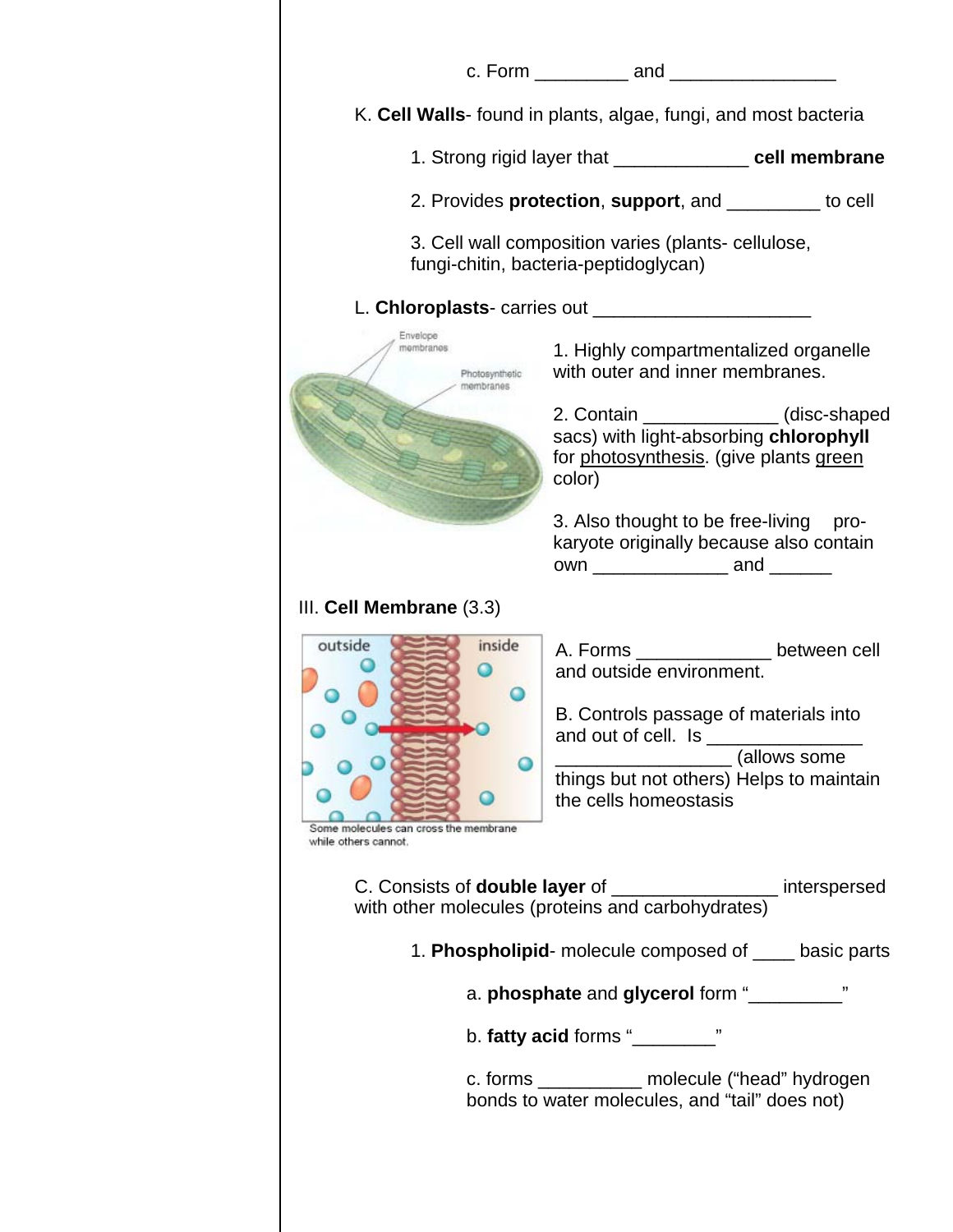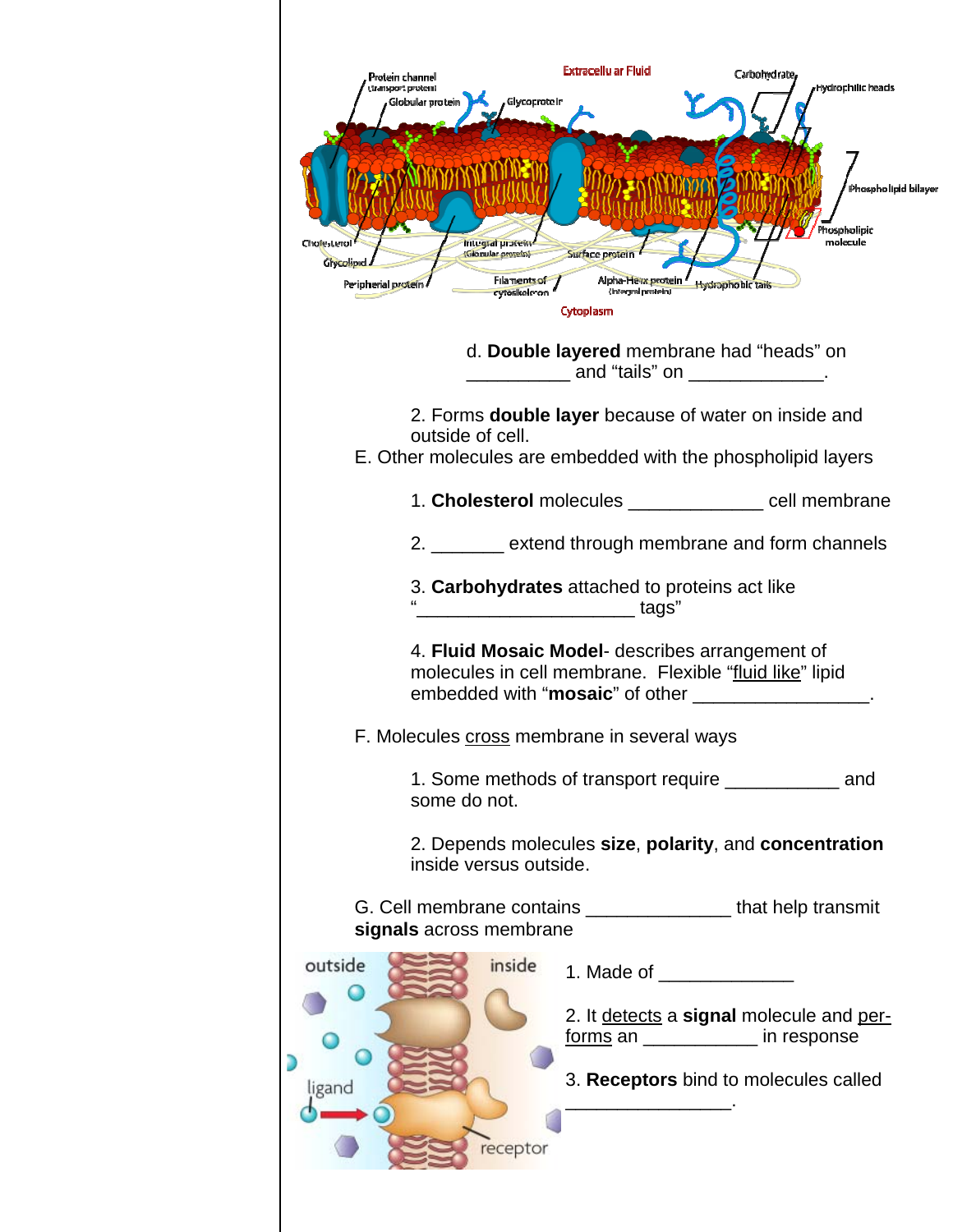| b. This changed shape affects how receptor<br>with other molecules<br>4. Two types of receptors<br>production of certain proteins<br>b. __________________ receptor- Molecules that<br>cannot cross membrane can send message to<br>inside of cell. Causes molecules inside cell to<br>respond<br>IV. Diffusion and Osmosis (3.4)<br>A. ______________________transport- allows cell to move materials<br>across cell membrane without using energy<br>1. Diffusion- Movement of materials (fluid or gas) from<br>region of ______________ concentration to region of ________<br>concentration<br>a. Concentration ________________- used to<br>describe areas of high and low concentration.<br>b. When movement makes concentration<br>equal-reaches dynamic ___________________ |
|-------------------------------------------------------------------------------------------------------------------------------------------------------------------------------------------------------------------------------------------------------------------------------------------------------------------------------------------------------------------------------------------------------------------------------------------------------------------------------------------------------------------------------------------------------------------------------------------------------------------------------------------------------------------------------------------------------------------------------------------------------------------------------------|
|                                                                                                                                                                                                                                                                                                                                                                                                                                                                                                                                                                                                                                                                                                                                                                                     |
|                                                                                                                                                                                                                                                                                                                                                                                                                                                                                                                                                                                                                                                                                                                                                                                     |
|                                                                                                                                                                                                                                                                                                                                                                                                                                                                                                                                                                                                                                                                                                                                                                                     |
|                                                                                                                                                                                                                                                                                                                                                                                                                                                                                                                                                                                                                                                                                                                                                                                     |
|                                                                                                                                                                                                                                                                                                                                                                                                                                                                                                                                                                                                                                                                                                                                                                                     |
|                                                                                                                                                                                                                                                                                                                                                                                                                                                                                                                                                                                                                                                                                                                                                                                     |
|                                                                                                                                                                                                                                                                                                                                                                                                                                                                                                                                                                                                                                                                                                                                                                                     |
|                                                                                                                                                                                                                                                                                                                                                                                                                                                                                                                                                                                                                                                                                                                                                                                     |
| (Molecules still continue to move-<br><u> </u>                                                                                                                                                                                                                                                                                                                                                                                                                                                                                                                                                                                                                                                                                                                                      |
| c. Diffusion plays important role in movement of<br>__________ ____________ and __________ molecules                                                                                                                                                                                                                                                                                                                                                                                                                                                                                                                                                                                                                                                                                |
| 2. Osmosis- Diffusion of __________________ molecules                                                                                                                                                                                                                                                                                                                                                                                                                                                                                                                                                                                                                                                                                                                               |
| a. Three terms used to describe the amount of<br>dissolved particles in cell compared to amount of<br>water (terms are ________________________)                                                                                                                                                                                                                                                                                                                                                                                                                                                                                                                                                                                                                                    |
| 1). Isotonic-<br><u> concentration</u> of<br>dissolved materials (water moves in and out<br>at _____________ rate)                                                                                                                                                                                                                                                                                                                                                                                                                                                                                                                                                                                                                                                                  |
| concentration of dissolved materials (Water<br>concentration higher in cell than outside-<br>water moves ______ of cell)                                                                                                                                                                                                                                                                                                                                                                                                                                                                                                                                                                                                                                                            |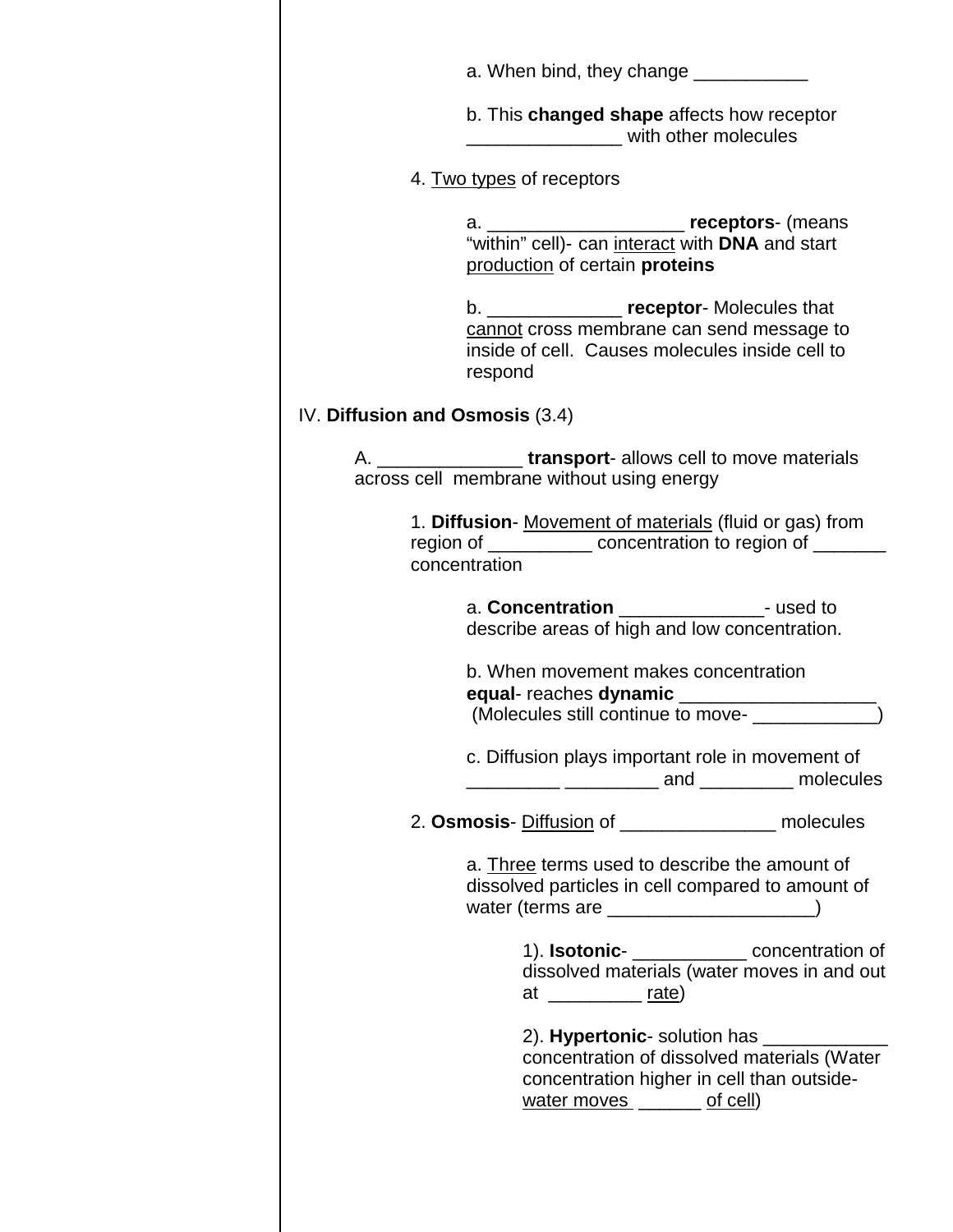## 3). **Hypotonic**- Solution has

 concentration of dissolved materials (water moves \_\_\_\_\_\_ the cell)



A solution is isotonic to a cell if it has the same concentration of solutes as the cell. Equal amounts of water enter and exit the cell, so its size stays constant.

Phagosome



A hypertonic solution has more solutes than a cell. Overall, more water exits a cell in hypertonic solution, causing the cell to shrivel or even die.



A hypotonic solution has fewer solutes than a cell. Overall, more water enters a cell in hypotonic solution, causing the cell to expand or even burst.

## B. **Facilitated diffusion**- larger molecules can still diffuse through openings formed by  $\frac{1}{2}$



 A. **Active Transport**- requires \_\_\_\_\_\_\_\_\_\_\_ by cell to move materials in or out of cell.



 B. **Endocytosis**- Movement of liquids or large molecules a cell by engulfing them in a membrane